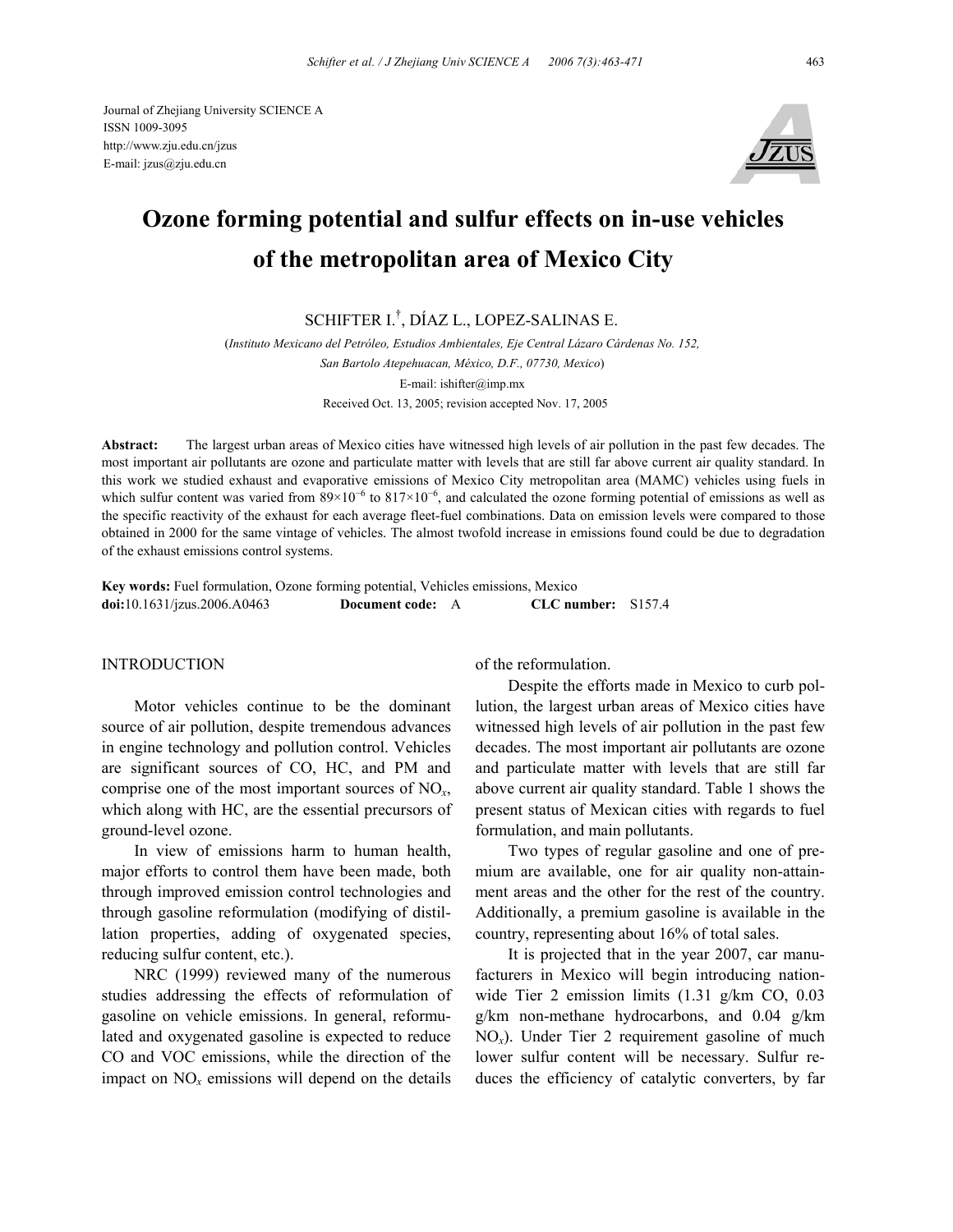the most effective means of reducing harmful pollutants emitted by gasoline powered vehicles.

This paper addresses the need to reduce sulfur in fuels taking into consideration the impact that such measure will have on the in use fleet of vehicles of the largest metropolitan area in the country, i.e. the MAMC. Fig.1 provides information on the actual technological groups available in the mega city and the projected change in the percentage contribution for the year 2007.

We study not only the benefits that can be realized in terms of total pollutant emissions but also the potential of such emissions to produce ozone. In add-



**Fig.1 Distribution of vehicles by technology in the MAMC and their projection to year 2007 (Annual growth=3.9%)** 

ition to what and how much is emitted, evaluating the ozone forming potential of various blends involves assessing how reactive the emitted pollutants might be in the chemical processes that form ozone in the lower atmosphere.

# EXPERIMENTAL DETAILS

### **Test fuels**

Gasoline blending stocks were brought to and stocked in our facilities from Mexican refineries streams with primary consideration given to hydrocarbon composition, and the actual blending process followed prescriptions reported by Pahl and McNally (1990). The inspection data for the fuels follow the American Society for Testing Materials procedures (ASTM, 2001).

The most important properties of the blending stocks are shown in Table 2. The fuels were blended using combinations (vol.%) of blending stocks shown in Table 3. In the course of this study five batches of each fuel were prepared and analyzed, each one approximately every three months; the ins-

| Table 1 Fuel formulation and main ponditants in Mexican Cities |              |             |                           |                    |           |                          |  |  |
|----------------------------------------------------------------|--------------|-------------|---------------------------|--------------------|-----------|--------------------------|--|--|
|                                                                | Reformulated | Oxygen      | Sulfur $(\times 10^{-6})$ |                    | Aromatics | Main<br>pollutants       |  |  |
|                                                                | gasoline     | $(wt. \% )$ | Regular                   | (vol. %<br>Premium |           |                          |  |  |
| 3 major metropolitan areas                                     | Yes          | $1.0 - 2.0$ | 430                       | 252                | 23.6      | $O_3$ , PM <sub>10</sub> |  |  |
| Middle size cities                                             | No           | No          | 733                       | 202                | 30.9      | $CO, PM_{10}$            |  |  |
| Northern border                                                | No           | No          | 798                       | 152                | 28.2      | O <sub>3</sub>           |  |  |

**Table 1 Fuel formulation and main pollutants in Mexican cities** 

| Table 2 |  |  | <b>Analysis of blending components</b> |
|---------|--|--|----------------------------------------|
|---------|--|--|----------------------------------------|

|                        | Blending<br>component        | Catalytic<br>cracking | Full range<br>reformate | Light<br>Alkylate | $iC_5-C_6$<br>Isomerate | $^*$ MTBE | Hydrotreated<br>gasoline | $\boldsymbol{^\ast} \text{TAME}$<br>rafinate | Premium<br>base gasoline |
|------------------------|------------------------------|-----------------------|-------------------------|-------------------|-------------------------|-----------|--------------------------|----------------------------------------------|--------------------------|
|                        | Gravity, 20/4 °C             | 0.737                 | 0.78                    | 0.703             | 0.7                     | 0.683     | 0.734                    | 0.681                                        | 0.773                    |
|                        | $RVP$ (lb/in <sup>2</sup> )  | 7.7                   | 6.4                     | 7.1               | 13                      | 7.1       | 1.8                      | 24.4                                         | 9.3                      |
|                        | <b>RON</b>                   | 91.3                  | 92.8                    | 94.7              | 81.8                    | 112       | 49.7                     | 90.7                                         | 98                       |
|                        | <b>MON</b>                   | 85.7                  | 84.8                    | 933.3             | 79                      | 108       | 40.1                     | 84.3                                         | 88.4                     |
|                        | $(RON+MON)/2$                | 88.5                  | 88.0                    | 94                | 80.4                    | 110.8     | 44.9                     | 87.5                                         | 93.2                     |
|                        | $10\%$ (°C)                  | 59.1                  | 75.7                    | 72.5              | 44.3                    | 55.1      | 104.5                    | 26.1                                         | 55.5                     |
|                        | 50% ( $^{\circ}$ C)          | 83.7                  | 125.9                   | 99.6              | 51.7                    | 56.7      | 125.7                    | 34.3                                         | 114.6                    |
| D-86 dis-<br>tillation | $90\%$ (°C)                  | 151.9                 | 173.8                   | 123.8             | 77.4                    | 57.3      | 160.3                    | 40.7                                         | 156.4                    |
|                        | $EP%$ (°C)                   | 194.3                 | 220.2                   | 194.7             | 125.1                   | 74.8      | 184                      | 44.2                                         | 187.7                    |
|                        | Aromatics (vol. $\%$ )       | 18.82                 | 50.45                   | 8.32              |                         |           | 171.6                    | 97                                           | 34                       |
|                        | Olefins $(v_0, \frac{9}{2})$ | 28.5                  |                         |                   |                         | 3.1       | 1.7                      |                                              | 48                       |
|                        | Benzene $(vol. %$            | 0.61                  | 2.43                    |                   |                         |           | 0.21                     | 43.9                                         | 7                        |
|                        | Sulfur $(\times 10^{-6})$    | 1530                  |                         | 23.3              | 243                     |           |                          |                                              | 0.98                     |

\* Methyl ter-butyl ether; \*\*Ter-amyl methyl ether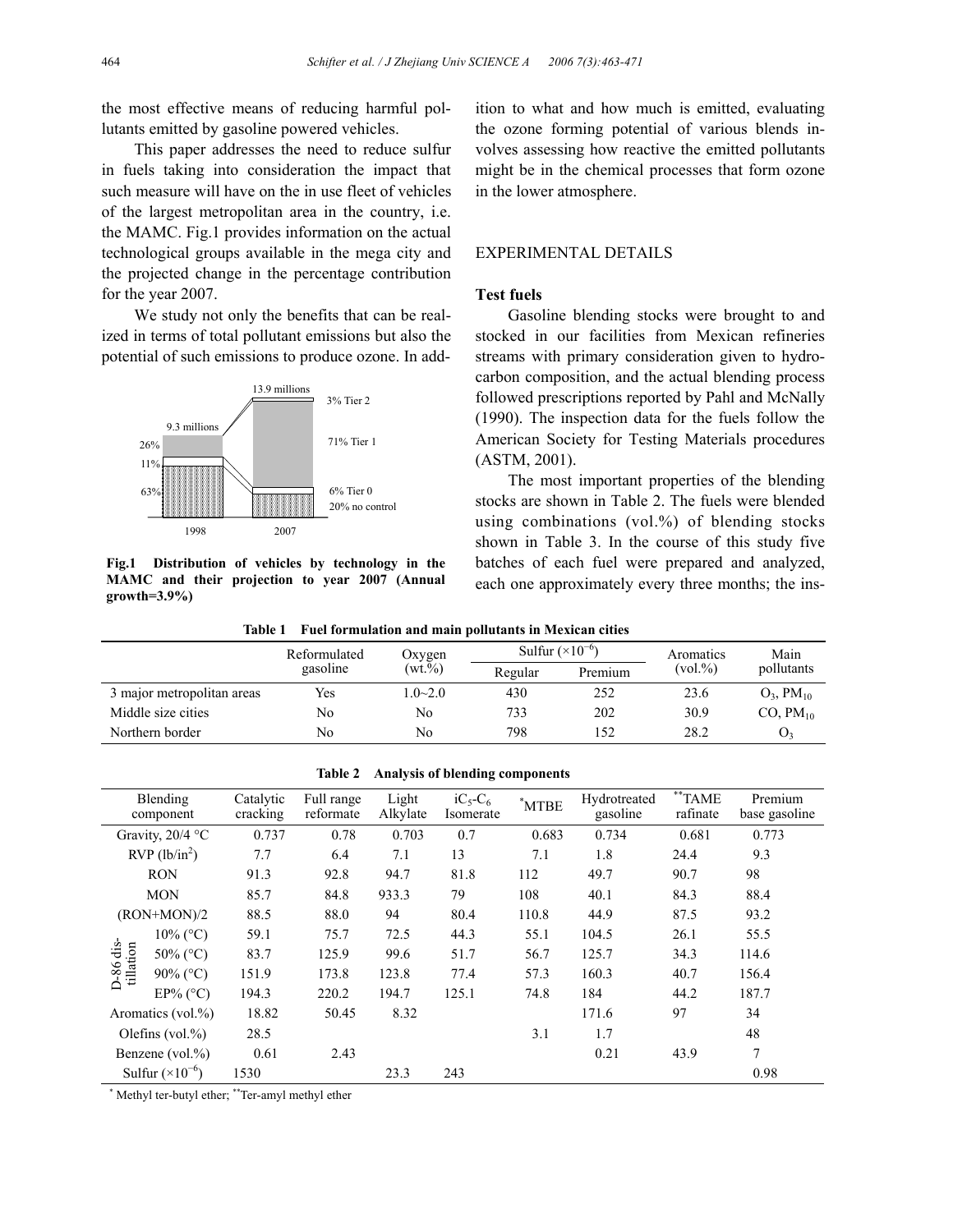pection average and 95% confidence intervals data of these fuels are shown in Table 4. Coded fuel 89-S was designated as the base gasoline from which other fuel parameters were varied. Coded fuel RC was blended to have industry average levels of sulfur, benzene, RVP, aromatics, olefins and distillation properties of the year 2002 gasoline sold outside of the ozone free non-attainment areas. Fuel-Metro simulates the average gasoline properties of gasoline sold in the ozone free non-attainment areas of the country.

The specifications in non-attainment areas have not changed since 1998, the oxygenation of the fuel  $(1~2~\text{wt.}\%~\text{O}_2)$  is mandatory and restricts the aromatic, olefins and sulfur content to limits in general close to those existing in the USA in 1990. Doping Metro fuel with thiophene yielded sulfur level of fuel coded 817-S.

Twenty-six in-use units were randomly recruited in areas of the MAMC of different socioeconomic indicators. A description of the main characteristics of the fleet is given in Table 5. Tier 0 fleet refers to vehicles with emissions limits of 2.1 g/km for CO, 0.25 g/km for THC and 0.62 g/km for NO*x*.

For the purpose of this work older vehicles (pre-1990) which do not have any emissions control devices, were not considered, it is difficult to characterize by sampling a small subset of the total population (Burns *et al*., 1995).

## **Chassis dynamometer emissions testing**

The objective of the test protocol was to define in a sound and repeatable way of measuring the short-term effect of fuels on regulated emissions; 2.1 g/km for CO, 0.156 g/km for non-methane hydrocarbons (NMHC), and  $0.25$  g/km for NO<sub>x</sub>. In both cases the emissions limits refer to the vehicles when

# **Test vehicles**

|                             | гаріе э | <b>NIAUTIX TUEL DIERUS (VOL.70)</b> |       |      |       |
|-----------------------------|---------|-------------------------------------|-------|------|-------|
|                             |         |                                     | Fuels |      |       |
| Blending components (vol.%) | $89-S$  | $209-S$                             | 817-S | RC   | Metro |
| Catalytic cracking          | 2.4     | 7.4                                 | 18.0  | 25.5 | 14.5  |
| Full range reformate        | 11.7    | 23.6                                | 22.4  | 30.8 | 33.0  |
| Light alkylate              | 39.2    | 44.0                                | 35.6  | 3.9  | 23.1  |
| <b>MTBE</b>                 | 5.5     | 5.5                                 | 5.5   | 2.0  | 6.7   |
| $iC_5-C_6$                  | 0.4     | 1.2                                 | 4.4   | 14.2 | 5.6   |
| Hydrotreated gasoline       | 10.7    | 8.8                                 | 7.9   | 1.2  | 4.4   |
| TAME rafinate               | 1.6     | 4.3                                 | 0.0   | 8.0  | 7.9   |
| Premium base gasoline       | 28.5    | 5.2                                 | 6.2   | 14.4 | 4.8   |

 $T = 3.67$ 

#### **Table 4 Test fuel properties from the five batches of gasolines**

|                             |                        |                  |                  | Fuels            |                   |                  |
|-----------------------------|------------------------|------------------|------------------|------------------|-------------------|------------------|
|                             | Property               | $89-S$           | $209-S$          | 817-S            | RC                | Metro            |
|                             | Aromatics (vol.%)      | $19.84 \pm 1.85$ | $19.95 \pm 0.83$ | $19.77 \pm 1.21$ | $27.95 \pm 0.41$  | $24.14 \pm 1.98$ |
| Olefins $(vol.%)$           |                        | $4.97 \pm 0.96$  | $7.41 \pm 1.44$  | $6.12 \pm 1.19$  | $13.51 \pm 1.03$  | $8.98 \pm 1.62$  |
|                             | Oxygen, as MTBE (wt.%) | $1.03 \pm 0.08$  | $0.98 \pm 0.01$  | $1.05 \pm 0.07$  | $0.34 \pm 0.016$  | $1.21 \pm 0.05$  |
|                             | Benzene $(vol. %$      | $0.59 \pm 0.08$  | $0.79 \pm 0.12$  | $0.75 \pm 0.14$  | $1.14 \pm 0.08$   | $0.99 \pm 0.26$  |
| Sulfur $(\times 10^{-6})$   |                        | $89 \pm 3.31$    | $209 \pm 10.43$  | $817 \pm 26.2$   | $724 \pm 17.80$   | $403\pm9.66$     |
| $RVP$ (lb/in <sup>2</sup> ) |                        | $6.62 \pm 0.28$  | $6.7 \pm 0.25$   | $6.6 \pm 0.28$   | $6.87 \pm 0.11$   | $7.66 \pm 0.13$  |
| <b>RON</b>                  |                        | $91.3 \pm 0.22$  | $91.2 \pm 0.26$  | $91.6 \pm 0.19$  | $91.6 \pm 0.19$   | $91.2 \pm 0.13$  |
| <b>MON</b>                  |                        | $83.7 \pm 0.49$  | $84.1 \pm 0.35$  | $83.5 \pm 0.33$  | $84.6 \pm 0.46$   | $83.5 \pm 0.27$  |
|                             | $(RON+MON)/2$          | $87.5 \pm 0.27$  | $87.7 \pm 0.16$  | $87.6 \pm 0.11$  | $88.1 \pm 0.27$   | $87.4 \pm 0.08$  |
|                             | IBP $(^{\circ}C)$      | $40.5 \pm 1.70$  | $39.2 \pm 3.92$  | $37.8 \pm 2.61$  | $35.94 \pm 1.54$  | $37.9 \pm 1.13$  |
|                             | $10\%$ (°C)            | $68.4 \pm 5.76$  | $66.4 \pm 3.07$  | $66.6 \pm 2.57$  | $57.92 \pm 9.04$  | 59.5±4.99        |
| distillation<br>$D-86$      | 50% (°C)               | $104.4 \pm 1.47$ | $106.3 \pm 1.38$ | $105.3 \pm 1.77$ | $97.38 \pm 7.71$  | $100.7 \pm 3.63$ |
|                             | 90% (°C)               | $168.3 \pm 6.72$ | $160.8 \pm 0.46$ | $160.4 \pm 1.89$ | $166.52 \pm 3.46$ | $163.4 \pm 2.96$ |
|                             | $EP%$ (°C)             | $204.8 \pm 1.46$ | $200.8 \pm 1.87$ | 199.6±1.99       | $203.12 \pm 2.48$ | 204.6±9.42       |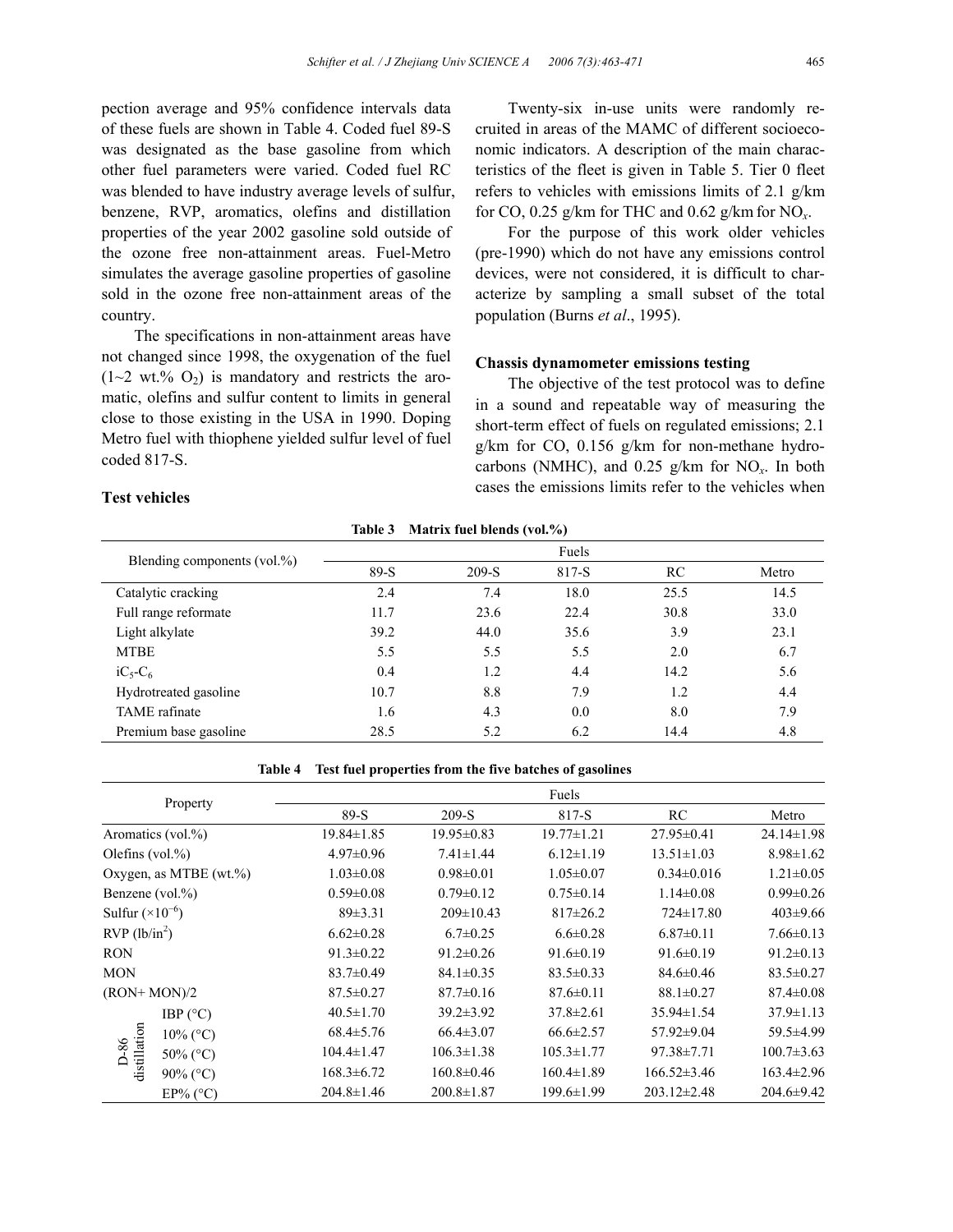| Technological<br>group | Maker     |             | Model year Displacement (1) | Fuel supply<br>system | Emission control<br>system          | Odometer<br>(km) |
|------------------------|-----------|-------------|-----------------------------|-----------------------|-------------------------------------|------------------|
| Tier <sub>0</sub>      | <b>GM</b> | Cutlass-93  | 2.8                         | $\text{MPFI}^*$       | $\text{TWC}^{\overline{\text{**}}}$ | 92784            |
|                        | Chrysler  | Spirit-93   | 2.5                         | <b>MPFI</b>           | TWC                                 | 125500           |
|                        | Nissan    | Tsuru-94    | 1.6                         | <b>MPFI</b>           | TWC                                 | 143348           |
|                        | <b>GM</b> | Cavalier-94 | 3.1                         | <b>MPFI</b>           | TWC                                 | 152788           |
|                        | <b>GM</b> | Cavalier-94 | 2.2                         | <b>MPFI</b>           | TWC                                 | 80658            |
|                        | <b>GM</b> | Monza-95    | 1.6                         | <b>MPFI</b>           | TWC                                 | 69047            |
|                        | Ford      | Pick-up-95  | 5.0                         | <b>MPFI</b>           | <b>TWC</b>                          | 26558            |
|                        | Chrysler  | Neon-96     | 2.0                         | <b>MPFI</b>           | TWC                                 | 122321           |
|                        | <b>VW</b> | Sedan-97    | 1.6                         | <b>MPFI</b>           | TWC                                 | 60325            |
|                        | Chrysler  | Neon-97     | 2.0                         | <b>MPFI</b>           | TWC                                 | 74654            |
|                        | Nissan    | Sentra-98   | 1.6                         | <b>MPFI</b>           | <b>TWC</b>                          | 26070            |
|                        | Ford      | Escort-98   | 2.0                         | <b>MPFI</b>           | TWC                                 | 42347            |
|                        | Chrysler  | Stratus-98  | 2.2                         | <b>MPFI</b>           | TWC                                 | 43198            |
|                        | Nissan    | Tsuru-99    | 1.6                         | <b>MPFI</b>           | TWC                                 | 27386            |
|                        | <b>GM</b> | Chevy-99    | 1.4                         | TBI                   | TWC                                 | 54639            |
|                        | Chrysler  | Stratus-99  | 2.2                         | <b>MPFI</b>           | TWC                                 | 31574            |
|                        | Dodge     | Pick-up-99  | 3.5                         | <b>MPFI</b>           | TWC                                 | 87151            |
| Tier 1                 | Nissan    | Pick-up-00  | 2.4                         | <b>MPFI</b>           | TWC                                 | 56301            |
|                        | <b>VW</b> | Pointer-00  | 1.8                         | <b>MPFI</b>           | TWC                                 | 32000            |
|                        | Nissan    | Sentra-01   | 1.8                         | <b>MPFI</b>           | TWC                                 | 36554            |
|                        | <b>GM</b> | Monza-01    | 1.6                         | <b>MPFI</b>           | TWC                                 | 7483             |
|                        | Ford      | Fiesta-02   | 1.6                         | <b>MPFI</b>           | <b>TWC</b>                          | 15064            |
|                        | <b>GM</b> | Astra-02    | 1.6                         | <b>MPFI</b>           | TWC                                 | 3034             |
|                        | Ford      | Focus-01    | 2.0                         | <b>MPFI</b>           | TWC                                 | 54471            |
|                        | <b>VW</b> | Jetta-01    | 2.0                         | <b>MPFI</b>           | TWC                                 | 19320            |
|                        | <b>VW</b> | Sedan-02    | 1.6                         | <b>MPFI</b>           | TWC                                 | 23000            |

**Table 5 Test vehicles** 

\* Multipoint injection; \*\*TWC: Three way catalyst

Tier 1 fleet refers to vehicles with emissions of new, no mandate durability of emissions for the lifetime of the vehicles is still requested; therefore "Tier 1" vehicles do not have the technological advances of equivalent American counterparts, where the major modification/addition to older systems is the computer controls (On Board Diagnosis Systems).

The program included testing of each fuel over the exhaust emissions certification procedures and tolerances of the USA Federal Test Procedure (FTP-75) in three separate occasions in each vehicle (CFR, 1993).

The criterion used to determine if a new emissions test was necessary was based on those developed during the AQIRP (Painter and Rutherford, 1992), and CONCAWE (2003) programs. The re-test ratios used for FTP composite emissions results were: Total hydrocarbons (THC) greater than 1.175, CO

greater than 1.336, and NO*x* greater than 1.40. The ratio is defined as the larger test value divided by the smaller test value. It was anticipated that this degree of replication would render differences in fleet-average emissions of approximately 7% between the two levels of each design variable statistically significant at 95% confidence. Differences roughly twice this size would be needed for reject the null hypothesis in individual vehicles.

The fuels were tested from low to high sulfur content and a sulfur purge was implemented at each test as described in (Schifter *et al*., 2004). The aim of sulfur purging was to cause the vehicle to transiently run at a high catalyst temperature in order to remove accumulated sulfur.

The Auto/Oil fuel change procedure was used before each emissions test (Burns *et al*., 1992). The procedure is designed to minimize fuel carryover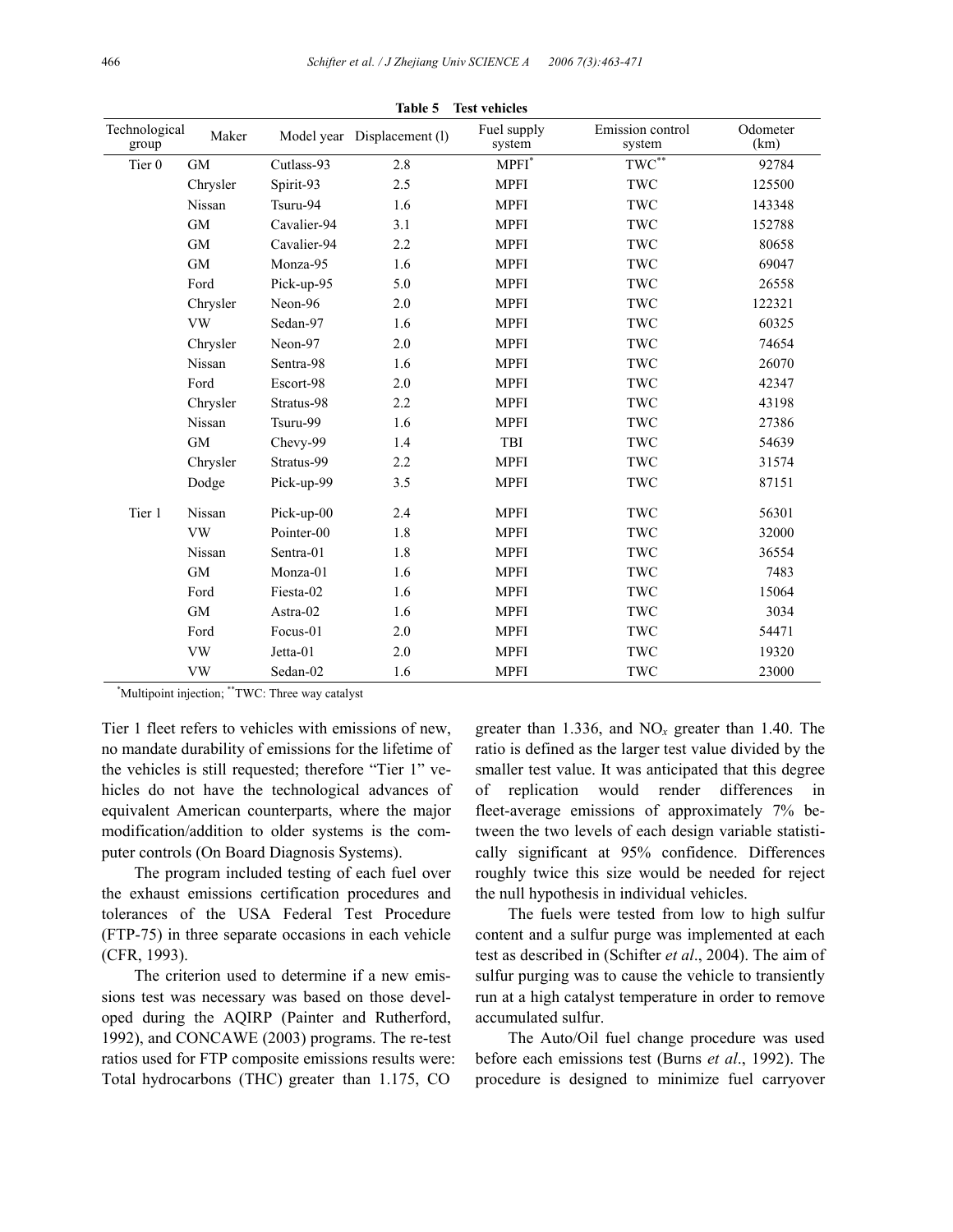effects by thoroughly flushing the fuel delivery system and also to precondition the canister to the new fuel. Each time the fuel was changed, a cycle was performed on the dynamometer aiming to rid the vehicle engine and emissions system of sulfur effects as described by Schifter *et al*.(2003).The highest temperature recorded was 650 °C, measured using the Pre-Post Converter System.

Once the fuel changeover procedure was complete, the vehicles are placed on a chassis dynamometer and are operated over the FTP-75 standardized driving cycle. Throughout the study, a Horiba ECDM-48 electric dynamometer, coupled with a Horiba Constant Volume Sampler, CVS-45, was used along with a Horiba analytical bench system, which provided emissions analysis for CO, THC, CH<sub>4</sub>,  $CO<sub>2</sub>$  and  $NO<sub>x</sub>$ .

The FTP protocol was followed by placing each one of the vehicles in the sealed housing for evaporative determination, which captures all vapor emissions from the vehicle during the diurnal and hot soak events. During the test, total hydrocarbons are monitored with a flame ionization detector. The results of these tests are generally expressed in grams of hydrocarbons per test, and later transformed to g/km according to Stebar *et al*.(1985). For that purpose, we considered that vehicles have at least one event of diurnal soak and three of hot soak and that 50 km is the average travel distance per day.

Evaporative emissions data during vehicles refueling were measured following California Environmental Protection Agency procedure (CEPA, 1996) and was performed on an instrumented service station located within our facilities (Schifter *et al*., 2002). The equipment-adjusted flow was measured with the dispenser tip in its highest vertical position for at least one minute. The refueling was carried out using the fastest refueling speed and stopped when 80% of the tank capacity was reached. Vapor recovery efficiency was calculated with the five commercial vapor recovery units used in the MAMC gas stations.

## **Speciation/analytical procedures**

The procedure for measuring the volatile organic compounds is described in (Bjordal *et al*., 1996). Briefly, Tedlar bags containing sample exhaust gases were collected during the FTP and the bags were transferred to the chemical laboratory and analyzed using four Varian Star 3400 gas chromatographs and three HP 6890 equipped with flame ionization detectors. Over 170  $C_1$  through  $C_{12}$  species were identified and quantified using this procedure.

Carbonyls (aldehydes and ketones) were collected by diverting a small amount of diluted exhaust gas through a separate Horiba collection system to trap the carbonyls for later analysis by high performance liquid chromatography on a Hewlett Packard-1100 chromatograph (Bjordal *et al*., 1996). The above analyses were combined to yield a single hydrocarbon speciation for each exhaust sample.

#### **Ozone forming potential estimation of emissions**

Speciated hydrocarbon data was used to estimate the potential of the emissions to form ozone and predict the impact of fuel changes on air quality. Carter (1994) developed 18 separate reactivity scales for quantifying VOC reactivity under different conditions. Of the 18 reactivity scales, the Maximal Incremental Reactivity (MIR) scale represents the incremental reactivity of a VOC computed for conditions in which the compound has its maximum incremental reactivity value. The California Air Resources Board (CARB) has adopted the use of ozone reactivities as a method for comparing the ozone forming potential of emissions from different types of fuels (CARB, 1991).

The MIR scale was also used to compare reactivities of vehicle emissions during various driving cycles as well as with the use of various reformulated gasoline in the Auto/Oil Study (AQIRP, 1993a; 1993b; 1997). Ozone Forming Potential (OFP) for a specific fuel was computed first by incorporating the MIR values expressed as grams of ozone per gram of the constituent measured in the exhaust from a particular fuel. Each compound was assigned an MIR value, which was multiplied by the mass of that compound to yield potential mass of ozone formed.

Specific reactivity (SR) is a measure of how much ozone could be produced by a unit mass of emissions and is typically expressed as grams of ozone per gram of non-methane organic gases (NMOG). When CARB implemented regulations for the low emission vehicles program, it introduced the concept of reactivity adjustment factors (RAFs) to provide a mechanism for manufacturers who build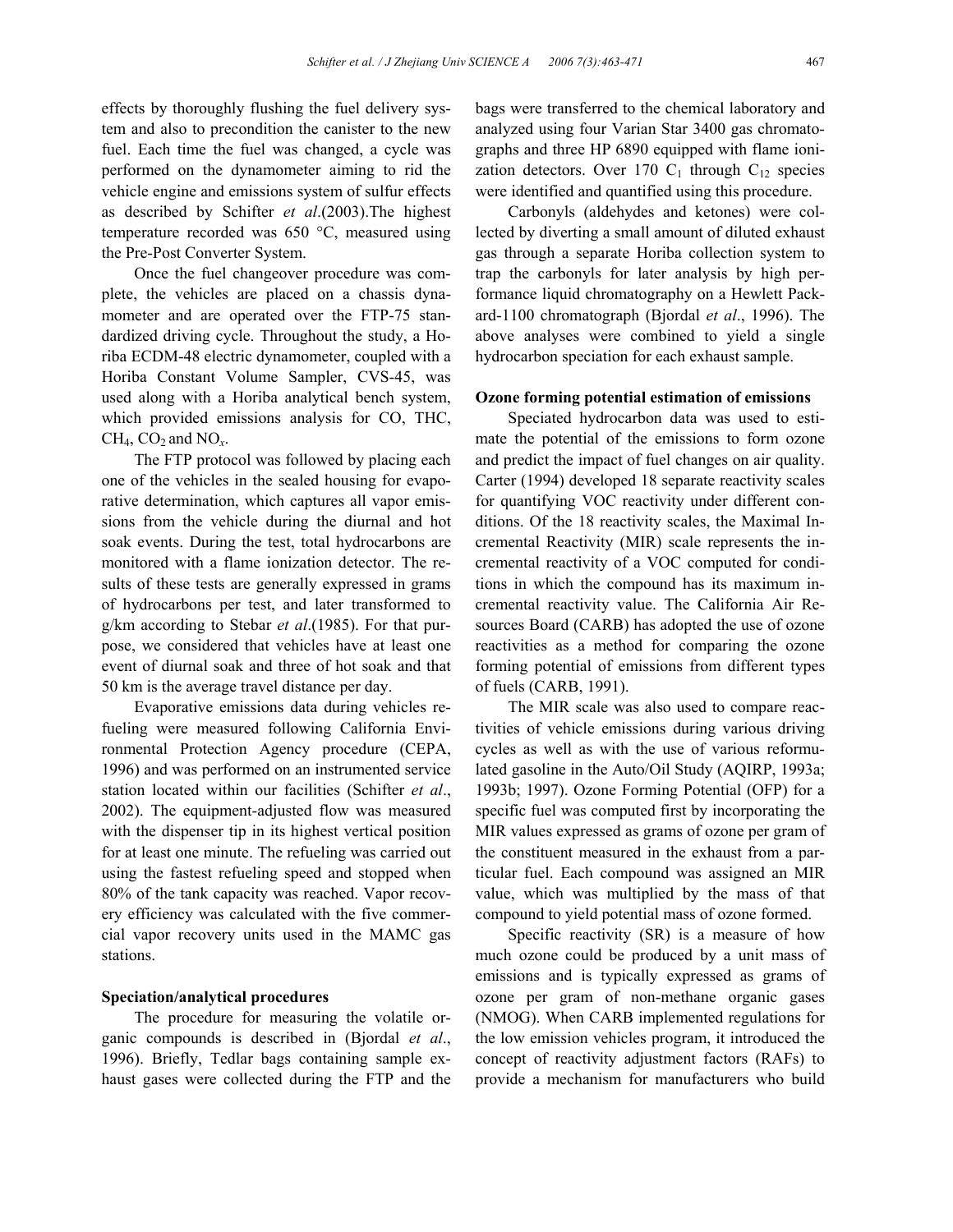vehicles powered by alternative fuels (including reformulated gasoline) to take advantage of the lower ozone-forming potential of the emissions from these vehicles.

RAF is defined as the ratio of the specific exhaust reactivities of two fuels (per gram of emission of an alternatively-fueled vehicle to that of a conventionally fueled vehicle). If the alternative fuel's RAF is less than 1, then a proportionally greater amount of VOCs can be emitted, such that the RAF times the mass of emissions meets some total emissions standard.

Following the CARB concept, we define a reactivity adjustment factor as the ratio of the SR of one of the alternative fuels divided by SR of the base (reference) fuel, i.e. the RC fuel. If the alternative fuel's RAF is less than 1, then a proportionally greater amount of VOC's can be emitted and still meet a set ozone impact per km standard.

The sources and magnitude of the uncertainties in RAFs were investigated by various investigators (Yang *et al*., 1996; McBride *et al*., 1997). Briefly, it is believed that the uncertainties in reactivities can be minimized by focusing on relative as opposed to absolute reactivities.

The uncertainty of the relative reactivity of a composite set of VOCs arising from a single source, such as motor vehicles, tends to be somewhat smaller (i.e., about  $15\% \sim 30\%$ ). Much of the uncertainty in this later case arises from potential errors in defining the speciation of the emissions as opposed to those associated with the chemistry of the species (NRC, 1999). If the formulated fuel's RAF is less than 1, then a proportionally greater amount of VOCs can be emitted and still meet a set ozone impact per km standard.

# RESULTS AND DISCUSSION

Fleet arithmetic average emissions for each fuel were obtained by averaging results across all repeat tests with each fuel for each vehicle and then across all vehicles. Fig.2 shows a summary of the results for THC  $(2A)$ , NO<sub>x</sub>  $(2B)$ , and CO  $(2C)$  exhaust average fleet-fuel combinations.

For the Tier 0 fleet, decreasing sulfur from  $817\times10^{-6}$  to  $89\times10^{-6}$ , lowers the CO, HCT and NO<sub>x</sub>

exhaust emissions to 14%, 4.5% and 15.5% respectively. In 1991, the US Auto/Oil Air Quality Improvement Research Program (AQIRP) concluded that lowering sulfur levels from  $450 \times 10^{-6}$  to  $50 \times 10^{-6}$ decrease exhaust emissions in 1990 Tier 0 technology vehicles by 16%, 13%, and 9% respectively, for THC, CO, and NO*x* emissions (Benson *et al*., 1991).

In the case of Tier 1 fleet the decrease in emissions for the same pollutants was 10% CO, 15% THC, and 21% for NO*x*. Data reported for Tier 1 vehicles in the USA (USEPA, 2001) claims that the percentages increase in emissions when sulfur varied



**Fig.2 Pollutants exhaust emissions and fuel formulation**  (a) THC; (b) NO*x*; (c) CO. (Unit: g/km)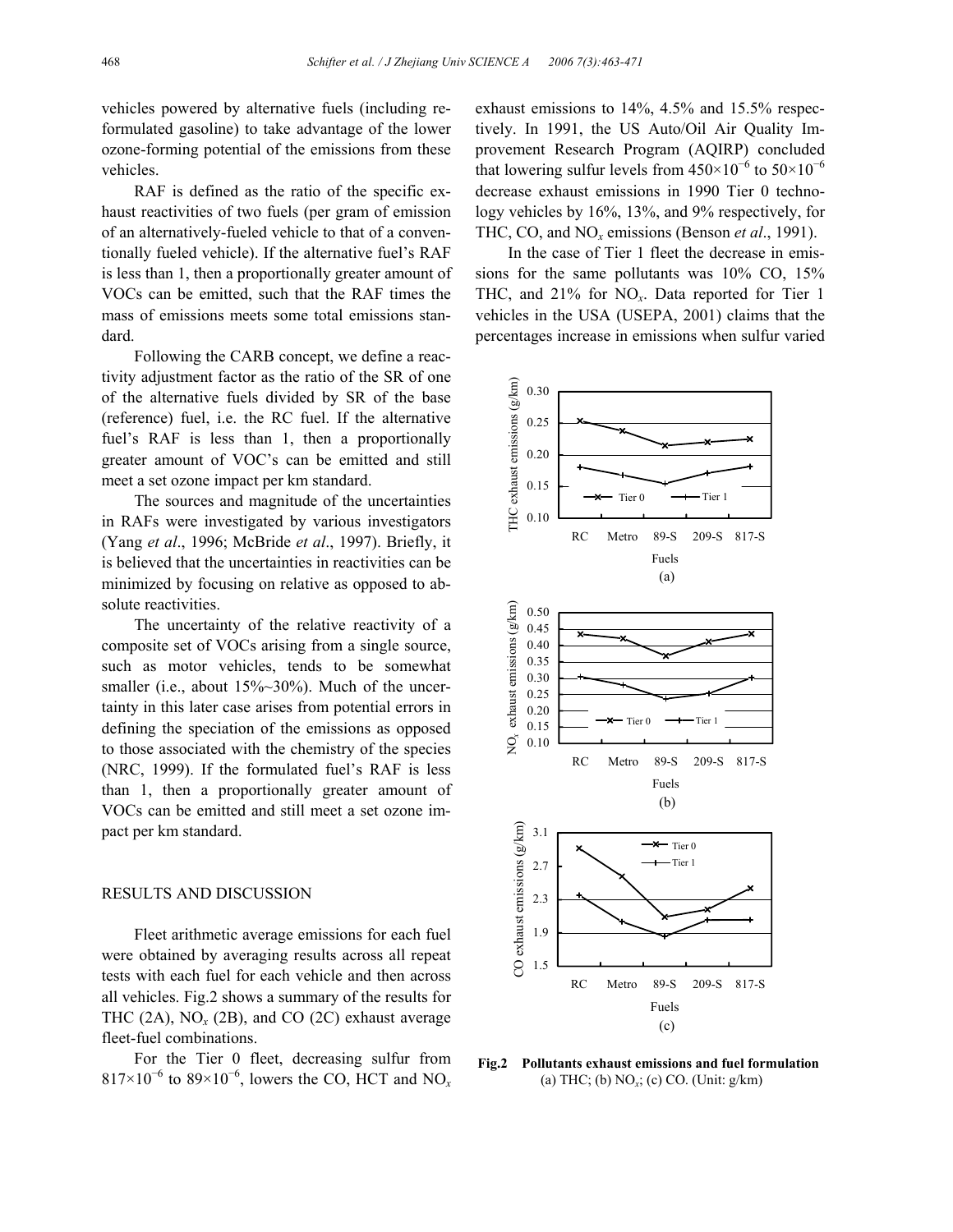from  $30\times10^{-6}$  to  $330\times10^{-6}$  was 24.2%, 20.8% and 10% for NMHC, CO and NO*x* respectively.

Fig.3 shows results for the total toxic (benzene, 1, 3-butadiene, formaldehyde and acetaldehyde) emissions in mg/km. In all cases it was found that benzene was the main toxic emitted in terms of mass per kilometer, followed by formaldehyde. Lowering sulfur from  $817\times10^{-6}$  to  $89\times10^{-6}$  had no impact on the total toxic emissions.



**Fig.3 Total toxic exhaust emissions in mg/km** 

Table 6 shows percentage distribution of exhaust VOCs emissions grouped by families for the exhaust emissions of Tier 0 and Tier 1 average fleet-fuel combinations respectively. It was noticed that compared to Tier 0 fleet, engine-out emissions in Tier 1 fleet had slightly more olefins.

**Table 6 Percentage distribution of exhaust VOCs emissions** 

| Fleet         |           | Fuel iso+n-Parafins Olefins |    | Naphtenes | Aromatics |
|---------------|-----------|-----------------------------|----|-----------|-----------|
| Tier $0$ 89-S |           | 55                          | 13 | 0.5       | 31        |
|               | $209-S$   | 59                          | 12 | 0.7       | 28        |
|               | 817-S     | 60                          | 13 | 3.0       | 24        |
|               | <b>RC</b> | 60                          | 13 | 4.0       | 23        |
|               | Metro     | 59                          | 14 | 2.6       | 24        |
| Tier 1        | 89-S      | 49                          | 17 | 0.4       | 34        |
|               | $209-S$   | 47                          | 16 | 1.7       | 36        |
|               | 817-S     | 59                          | 15 | 1.0       | 25        |
|               | RC        | 57                          | 16 | 1.0       | 26        |
|               | Metro     | 56                          | 17 | 0.7       | 26        |

Fleet arithmetic average total non-exhaust VOCs emissions (diurnal, hot soak and refueling) in g/km are plotted in Fig.4. The regulated emission standard for evaporative emissions has not been changed in Mexico since 1993, when multipoint injection was introduced without fuel tank pressure sensors computer coupled to control systems. In

general, vehicles control system work properly from 6.60 lb/in<sup>2</sup> to 8.64 lb/in<sup>2</sup> RVP values. Further increase in RVP makes the evaporative control system malfunction, when a two-fold increase in emissions was observed during the hot soak test.



**Fig.4 Total non-exhaust emissions (g/km) with the study fuels** 

Fig.5 shows the calculated OFP of the engine out emissions for each average fleet-fuel combinations. Tier 0 vehicles are insensitive to the variation of sulfur in the fuel while Tier 1 vehicles 18% increase in the OFP value raises the sulfur content from  $89 \times 10^{-6}$  to  $817 \times 10^{-6}$ .



**Fig.5 Calculated ozone forming potential (g ozone/km) for the different fuels** 

Fig.6 shows the means and 90% confidence intervals for the calculated SR (only exhaust emissions), for each of the average fleet-fuel combinations. Both Tier 0 and Tier 1 values are in general very high if one takes into account that in year 2000 we reported values of 3.12 for Tier 0 vehicles MY 1998 with average odometer readings of 36000 km for the gasoline used in the MAMC, and values of 3.1 for 30 new vehicles MY 1997 and 1998 using the same type of gasoline (Schifter *et al*., 2000; 2001).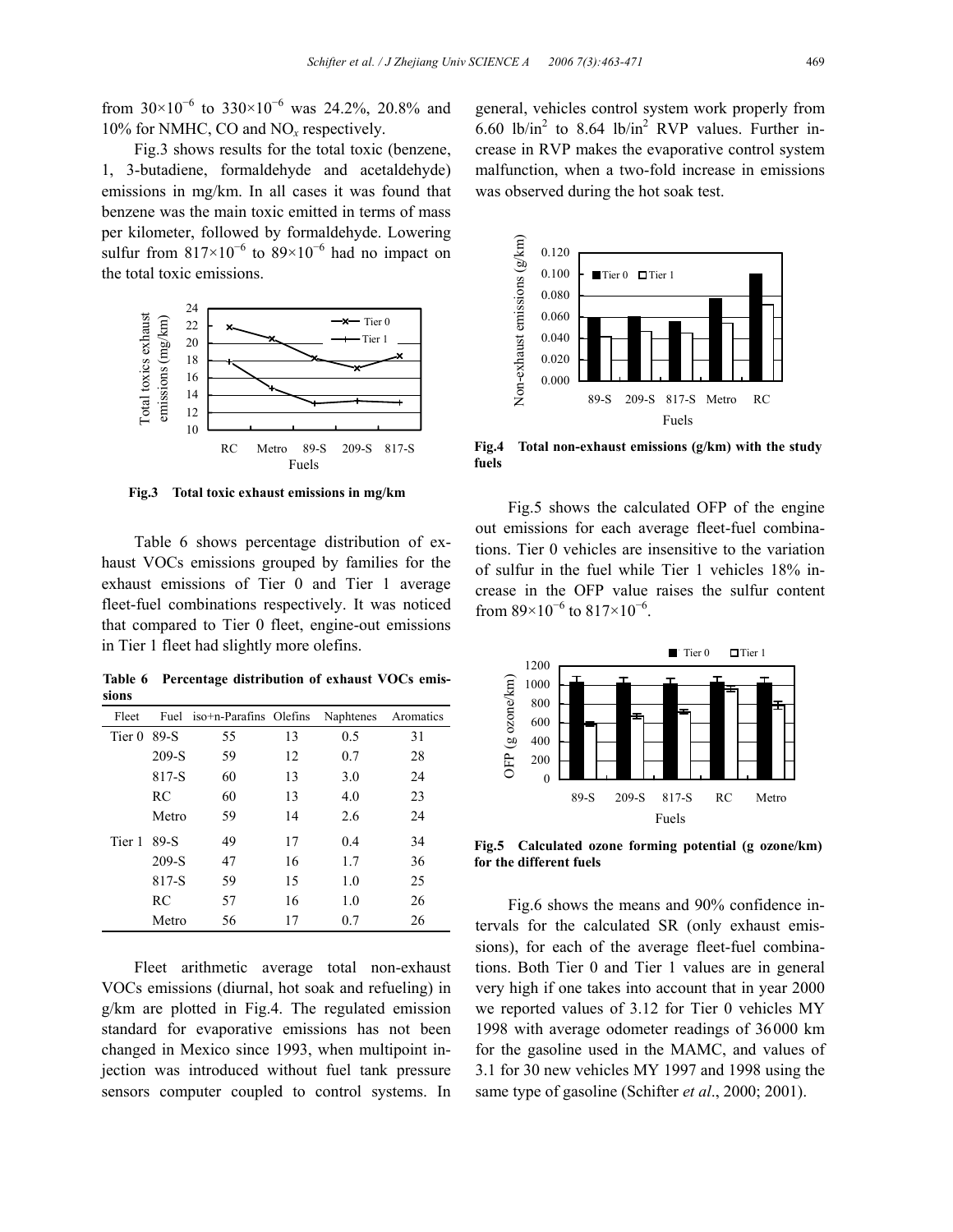

**Fig.6 Calculated specific reactivity (mg ozone/mg NMHC) for the different fuels studied** 

For comparison purposes, three sets of studies conducted by Chevron, Arco, and the Society of Automotive Engineers using reformulated gasoline in American vehicles (MY 1984~1990) showed an average SR value of 2.7 (Boekhaus *et al*., 1991; CARB, 1991). More recently Graham (2005) reported values of around 2.5 for two gasoline direct injection MY 2000 vehicles equipped with 3-way catalyst.

If the change in SR cannot be ascribed to the gasoline which has not been changed since 1998, it is suggested that the vehicle exhaust emission control system is no longer working efficiently. According to results of NRC (1999) an active catalyst should efficiently reduce olefin emissions by 92%~99%.

As no durability of emissions is required in Mexico, it is possible then that sulfur inhibition in catalysts is affecting the catalyst more than the American counterparts, taking into consideration that Tier 1 vehicles in USA certified emissions for at least 80000 km using a gasoline with sulfur content of as high as  $320 \times 10^{-6}$ . Therefore the results suggest that although Tier 1 OFP values are less than those of Tier 0, the SR of the emissions is of the same magnitude as that of the older vehicles (Tier 0).

Fig.7 shows calculated RAF average values for each of the average fleet-fuel combinations with Tier 0 and Tier 1 fleets using the RC fuel as reference.

It was apparent that improvement in fuel quality could be achieved by replacing the RC fuel by 89-S fuel but special attention should be paid to see to it that future vehicles sold in Mexico comply with the durability of emissions mandated in other countries.



**Fig.7 Calculated reactivity adjustment factor for the different fuels** 

# **References**

- AQIRP (Auto/Oil Air Quality Improvement Research Program), 1993a. Reactivity Estimates for Reformulated Gasolines and Methanol/Gasoline Mixtures. Technical Bulletin No. 12, Coordinating Research Council, Atlanta, GA.
- AQIRP (Auto/Oil Air Quality Improvement Research Program), 1993b. Reactivity Estimates for Reformulated Gasolines and Methanol/Gasoline Blends in Prototype Flexible/Variable Fuel Vehicles. Technical Bulletin No. 7, Coordinating Research Council, Atlanta, GA.
- AQIRP (Auto/Oil Air Quality Improvement Research Program), 1997. Program Final Report. Auto/Oil Air Quality Improvement Research Program, Detroit, MI.
- ASTM (American Society for Testing Materials), 2001. Standard Specification for Spark-Ignition Engine Fuel, D-4814-01a. West Conshohocken, PA, USA.
- Benson, J.D., Burns, V., Gorse, R.A., Hochhauser, A.M., Koehl, W.J., Painter, L., Reuter, R.M., 1991. Effects of Gasoline Sulfur Level on Mass Exhaust Emissions-Auto/Oil Air Quality Improvement Research Program. Society of Automotive Engineers Inc., Paper No. 912323, Society of Automotive Engineers, Warrendale, PA.
- Bjordal, S.D., Goodfellow, C.L., Bennett, P., Beckwith, P., 1996. Relative Effects of Catalyst and Fuel Formulation on Gasoline Vehicle Exhaust Emissions. Society of Automotive Engineers Inc., Paper No. 961902 in International Fall Fuels & Lubricants Meeting & Exposition, San Antonio, Texas.
- Boekhaus, K., Cohu, L.K., Rapp, L.A., Segal, J.S., 1991. Report on Clean Fuel, No. 91-02. Arco Products Company.
- Burns, V.R., Benson, J.D., Hochhauser, A.M., Koehl, W.J., Dreucher, W.M., Reuter, P.M., 1992. Description of the Auto/Oil Air Quality Improvement Research Program. SAE Technical Paper 912320, p.1-28. SAE SP-920. Society of Automotive Engineers, Warrendale, PA.
- Burns, V.R., Hochhauser, A.M., Reuter, R.M., Rapp, L.A.,